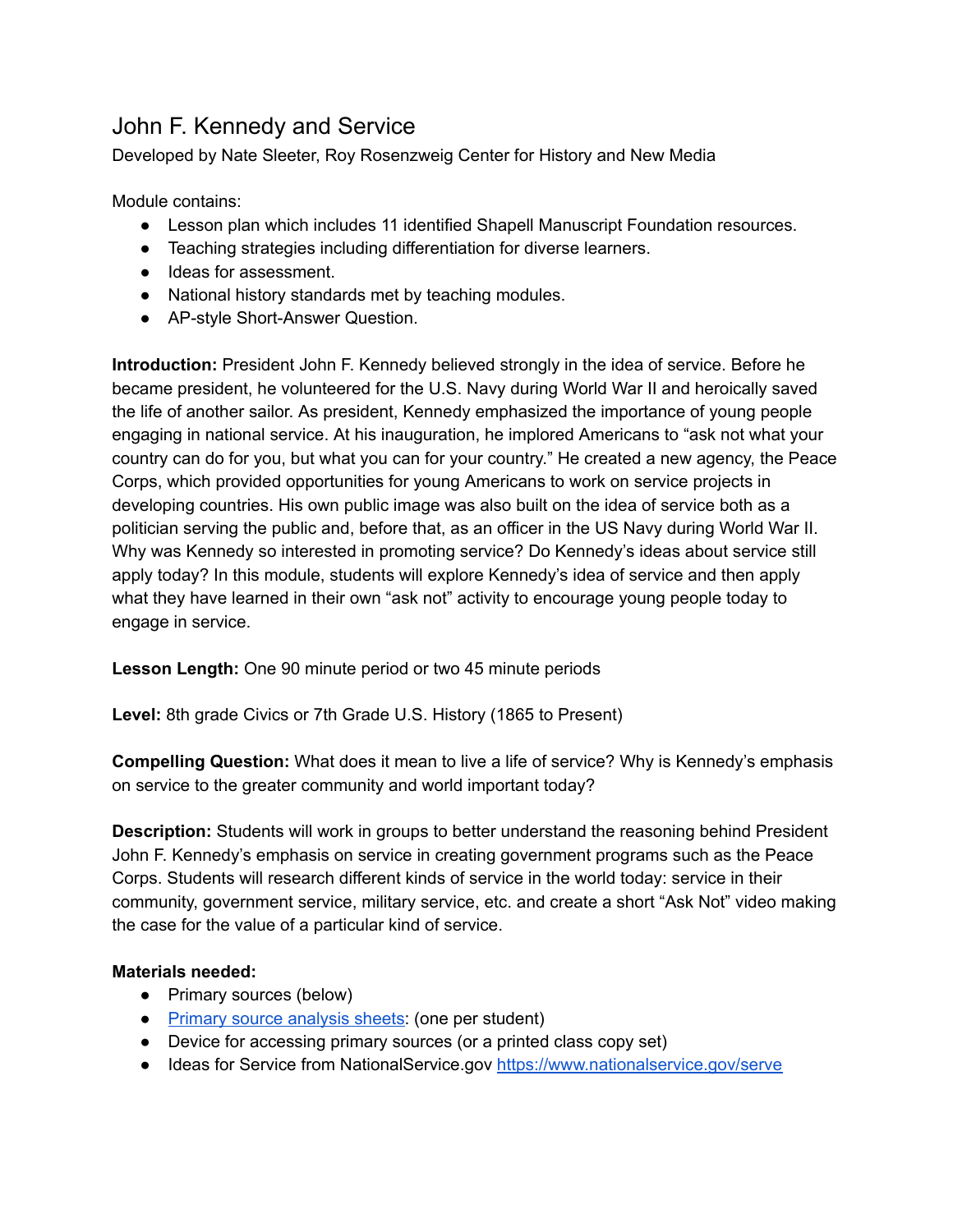# **Activites:**

- 1. Bell ringer: Students examine source " [JFK Handwritten Quote: "Ask not what your](https://www.shapell.org/manuscript/jfk-handwritten-quote-ask-not/)  [country can do for you - ask what you can do for your country. "](https://www.shapell.org/manuscript/jfk-handwritten-quote-ask-not/)
	- Give students time to read the quote and think about what it might mean. Ask if they know who JFK was or if they have ever heard the quote.
	- Teacher models primary source analysis and fills out [sheet](https://www.archives.gov/files/education/lessons/worksheets/written_document_analysis_worksheet.pdf) with class.
	- As part of the bell ringer, teachers may want to show the video of Kennedy's speech with the "ask not" quote. It can found at the John F. Kennedy Library website:

<https://www.jfklibrary.org/learn/about-jfk/historic-speeches/inaugural-address> (the quote starts at 13:52)

- 2. Teacher informs the class that they will be learning about service both through sources related to U.S. president John F. Kennedy and thinking through what service means today. The culmination of the lesson will be students creating "Ask Not" videos that urge others to give back to their communities and the world
- 3. Analyzing the sources:
	- Assign students into groups of three.
	- Give each group a selection of sources, either printed out or through links if students have access to a tablet or laptop. The teacher may give all sources to each group, a selection of sources to each group, or one source to each group depending on students' reading abilities. Tell students that these sources will help answer supporting questions such as:
		- i. What kind of service is referred to in each source (government service, military service, other)?
		- ii. What connections can you make between the historical context of 1961 (the Cold War, Civil Rights Movement) and JFK's ideas about service?
		- iii. What are some connections between the different kinds of service referenced in these sources?
	- Formative assessment: Each student completes a Primary source analysis sheet on one source. Students may help each other but each student should complete a sheet. These sources and analysis sheets will be used to assist students in writing their speech.
	- $\circ$  (For groups who received multiple documents): each group takes turns sharing the source(s) they analyzed in Step 3 with their group, summarizing what the source is and what it tells us about JFK's idea of service and why it matters today.
- 4. Creating "Ask Not" videos.
	- Ask students: What does service look like today? Have students write their answers on the white board or SmartBoard. For classes taught online or with 1:1 devices, teachers may have students use a platform such as menti.com or padlet to share ideas. For some examples of service ideas have students visit Nationalservice.gov.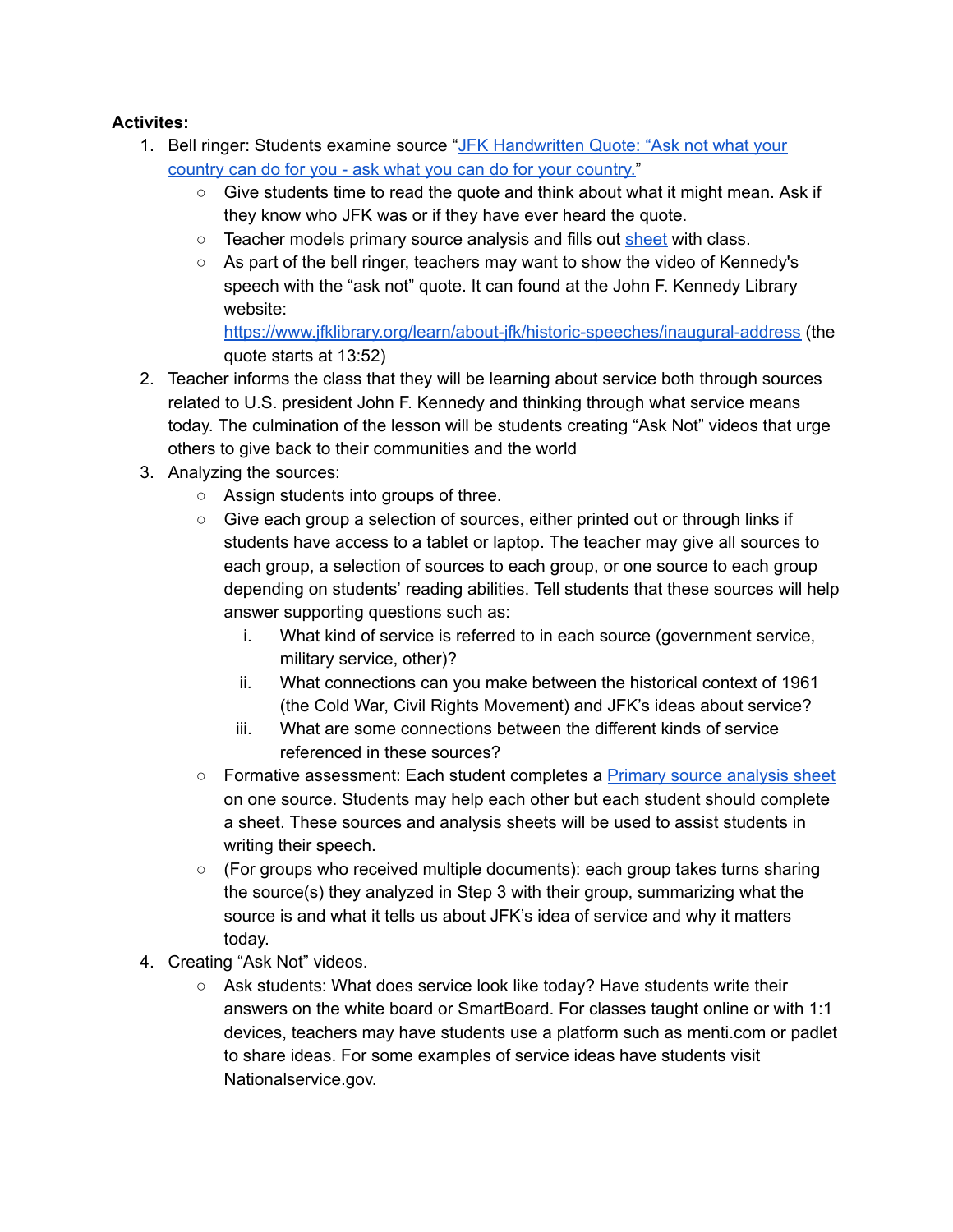- $\circ$  Tell students they will each pick one form of service that they believe is important for young people to be involved in today and make a 3 minute "Ask Not" video encouraging others to engage in and support this service.
- Students can make their videos using personal devices such as cell phones or tablets or by using the camera feature on a laptop or desktop computer.
- Each video should describe the form of service the students want to encourage and explain three ways that the service makes their country or community better. Each video should contain a sentence that reworks or adapts JFK's "Ask not" quote.
- Extension Idea: Depending on the topics students choose, invite community leaders into the classroom (virtually or in person) to have students present their speeches. Students could vote on which speeches to present and work together to revise them. The community leaders could also review the videos and share their thoughts on possible next steps. Teachers can share this feedback with the class to give them an idea of how the strongest projects were received.

#### **Ideas for differentiation:**

● Students can be grouped according to ability with higher performers in groups with middle and lower performers.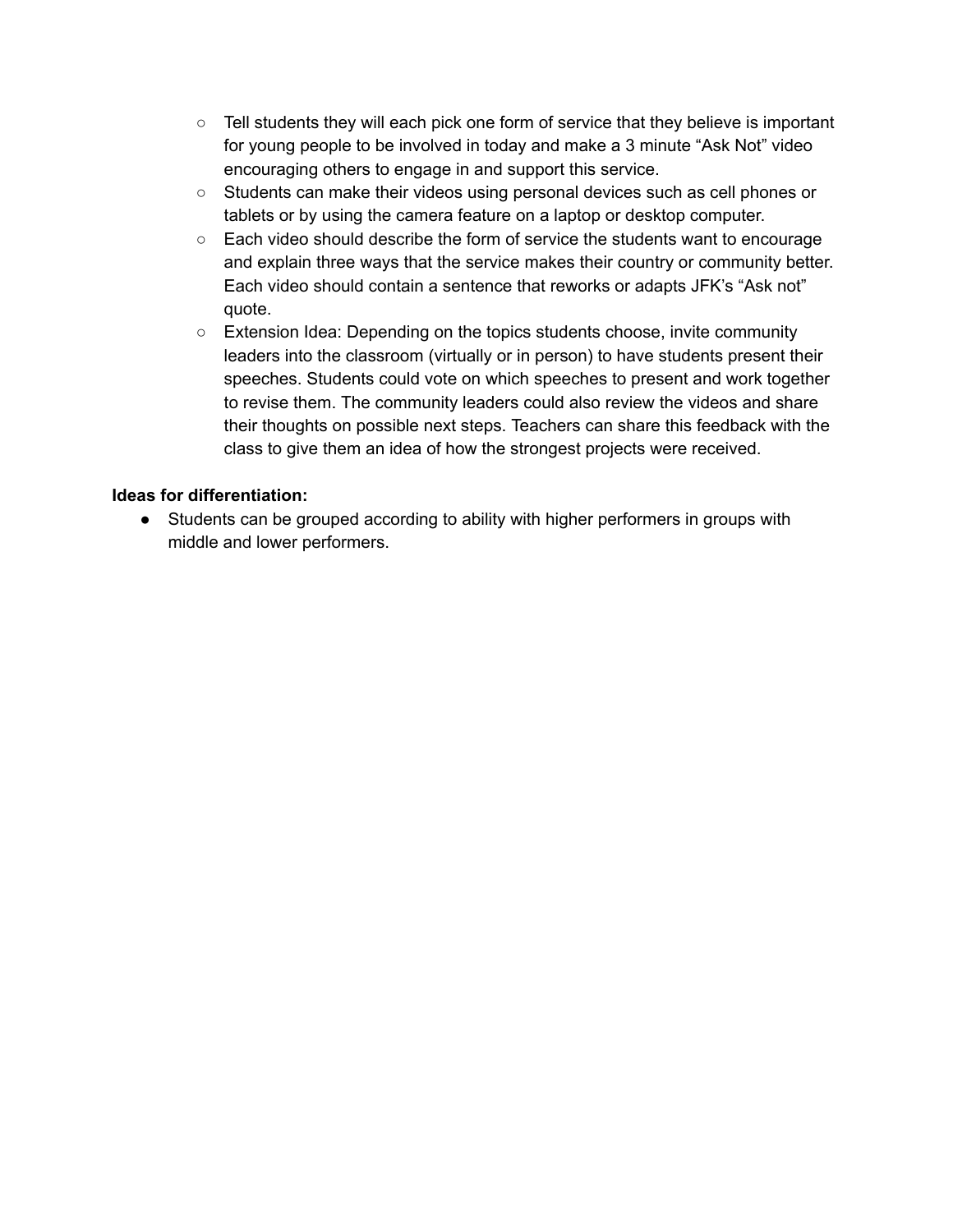#### **Sources:**

- [Ensign J.F. Kennedy Requests Sea Duty on a PT Vessel: "Recommendation Approved"](https://www.shapell.org/manuscript/jfk-navy-request-for-duty-pt-vessel-1942/)  [June 26, 1942](https://www.shapell.org/manuscript/jfk-navy-request-for-duty-pt-vessel-1942/)
- John F. Kennedy to Mrs. McMahon, August 11, 1943, Letter, Background: John F. Kennedy served as captain of a PT (patrol torpedo) boat in the Pacific Ocean. In 1943, a Japanese battleship rammed Kennedy's boat and ripped it in two. Two of Kennedy's crew died in the explosion that followed. Kennedy helped his men to safety including towing a badly injured sailor, Patrick McMahon, swimming for four hours with McMahon's life jacket strap in his teeth. Kennedy and his crew eventually made it to an island where they were rescued. Three days after the rescue, Kennedy wrote the following letter to Patrick McMahon's wife letting her know that he was alive.
- [JFK advises a college student on what courses to take for a life in politics, August 2,](https://www.shapell.org/manuscript/jfk-how-to-get-into-politics/) [1954](https://www.shapell.org/manuscript/jfk-how-to-get-into-politics/)
- Excerpt from New Frontier Speech, acceptance speech at Democratic National [Convention, July 15, 1960](https://www.shapell.org/manuscript/jfk-1960-new-frontier-speech/) [page 15-16]

"But the New Frontier of which I speak is not a set of promises -- it is a set of challenges. It sums up not what I intend to offer the American people, but what I intend to ask of them. It appeals to their pride, not their pocketbook -- it holds out the promise of more sacrifice instead of more security.

But I tell you the New Frontier is here, whether we seek it or not. Beyond that frontier are uncharted areas of science and space, unsolved problems of peace and war, unconquered pockets of ignorance and prejudice, unanswered questions of poverty and surplus. It would be easier to shrink back from that frontier, to look to the safe mediocrity of the past, to be lulled by good intentions and high rhetoric -- and those who prefer that course should not cast their votes for me, regardless of party."

Excerpt from JFK Inaugural address, January 20, 1961:

In your hands, my fellow citizens, more than mine, will rest in the final success or failure of our course. Since this country was founded, each generation of Americans has been summoned to give testimony to its national loyalty. The graves of young Americans who answered the call to service surround the globe.

And so, my fellow Americans: ask not what your country can do for you--ask what you can do for your country.

Finally, whether you are citizens of America or citizens of the world, ask of us here the same high standards of strength and sacrifice which we ask of you. With a good conscience our only sure reward, with history the final judge of our deeds, let us go forth to lead the land we love, asking His blessing and His help, but knowing that here on earth God's work must truly be our own

● Background on the Peace Corps and JFK letter welcoming first volunteers for the Peace [Corps, May 22, 1961](https://www.shapell.org/manuscript/jfk-peace-corps/)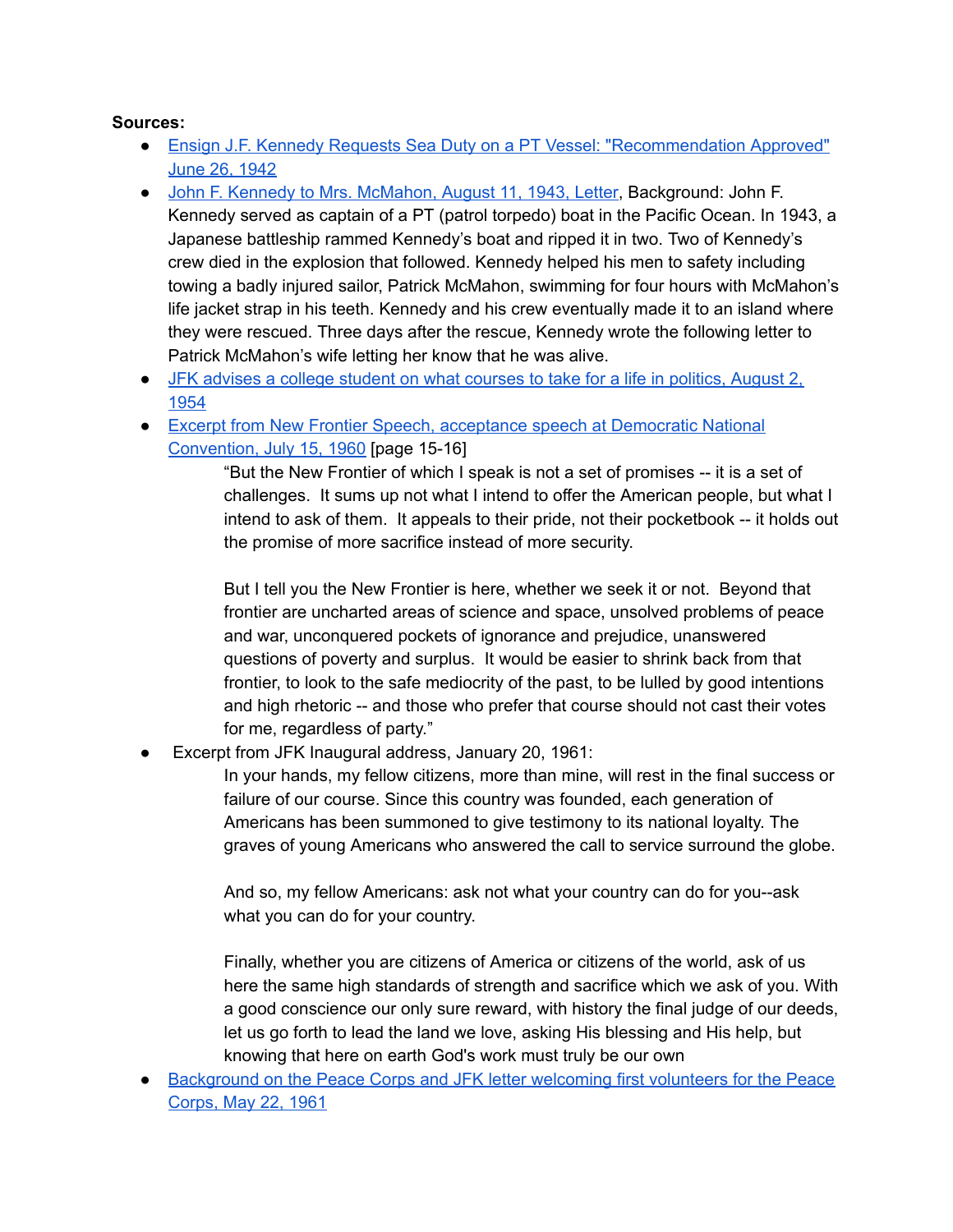### **Assessment:**

|                               | 5 points                                                                                                                                                                                   | 3 points                                                                                                 | 1 point                                                                                                    |  |
|-------------------------------|--------------------------------------------------------------------------------------------------------------------------------------------------------------------------------------------|----------------------------------------------------------------------------------------------------------|------------------------------------------------------------------------------------------------------------|--|
| Concept<br>(group)            | Video clearly and<br>accurately<br>communicates the<br>importance of a type of<br>service.                                                                                                 | Video communicates<br>the importance of a<br>type of service, but<br>has issues with<br>clarity/accuracy | Video's attempt at<br>communicating the<br>importance of a type of<br>service is unclear or<br>inaccurate. |  |
| Design<br>(group)             | The video is<br>well organized<br>and understandable.                                                                                                                                      | The video lacked some<br>organization and clarity.                                                       | Video was not<br>organized and<br>lacked clarity.                                                          |  |
| Participation<br>(individual) | All group members<br>completed group<br>contract and<br>participation reflection<br>thoroughly and<br>accurately. The student<br>made a substantial<br>contribution to the end<br>product. | Only one person<br>demonstrated an active<br>role.                                                       | Minimal participation<br>from any group<br>member.                                                         |  |

TOTAL: \_\_\_\_ /15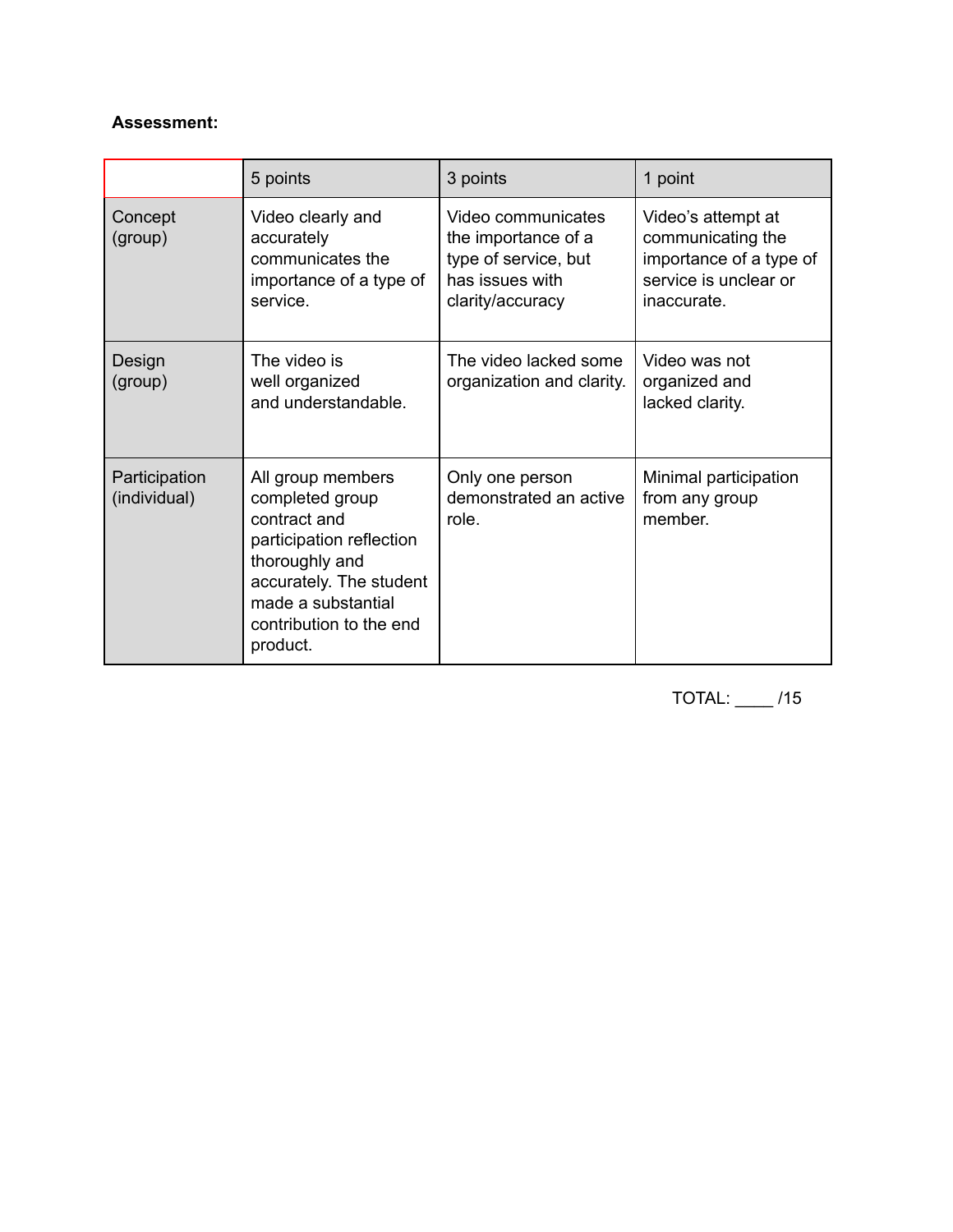# **Applicable standards:**

The lesson follows The Inquiry Design Model (IDM) which is defined as "a distinctive approach to creating curriculum and instructional materials that honors teachers' knowledge and expertise, avoids overprescription, and focuses on the main elements of the instructional design process as envisioned in the Inquiry Arc of the [College, Career, and Civic Life \(C3\) Framework](http://www.socialstudies.org/c3)  [for Social Studies State Standards](http://www.socialstudies.org/c3) (2013)"

|                                                           | Content | <b>Skill</b>                                                                                                                                                                                                                                                                                                                                                                                                                                                                                                                                                                                                                                                                                                                                                                                                                                                                                                                                                                                                     |
|-----------------------------------------------------------|---------|------------------------------------------------------------------------------------------------------------------------------------------------------------------------------------------------------------------------------------------------------------------------------------------------------------------------------------------------------------------------------------------------------------------------------------------------------------------------------------------------------------------------------------------------------------------------------------------------------------------------------------------------------------------------------------------------------------------------------------------------------------------------------------------------------------------------------------------------------------------------------------------------------------------------------------------------------------------------------------------------------------------|
| Virginia<br><b>DOE</b><br><b>Standards</b><br>of Learning |         | 8th Grade Civics and Economics: CE.1 - The student will<br>demonstrate skills for historical thinking, geographical analysis,<br>economic decision making, and responsible citizenship by (g)<br>taking informed action to address school, community, local, state,<br>national, and global issues; (h) using a decision-making model to<br>analyze and explain the costs and benefits of a specific choice;<br>and (i) applying civic virtue and democratic principles to make<br>collaborative decisions                                                                                                                                                                                                                                                                                                                                                                                                                                                                                                       |
| <b>IB History of</b><br>the<br><b>Americas</b>            |         | PERIOD 16: The Cold War and the Americas (1945-1981) -<br>This section focuses on the development and impact of the Cold<br>War on the region. Most of the second<br>half of the 20th century was dominated by the global conflict of the<br>Cold War. Within the Americas, some<br>countries were closely allied to the United States and some took<br>sides reluctantly. Many remained neutral<br>or sought to avoid involvement in Cold War struggles. A few,<br>influenced by the Cuban Revolution, instituted<br>socialist governments. No nation, however, escaped the<br>pressures of the Cold War, which had a significant<br>impact on the domestic and foreign policies of the countries of the<br>region (focus: social and cultural impact of the Cold War on the<br>Americas AND United States' foreign policies from Kennedy to<br>Carter: the characteristics of, reasons for, and successes and<br>failures of the policies; implications for the region AND Kennedy's<br>Alliance for Progress) |
| Common<br>Core                                            | N/A     | Key Ideas and Details:<br>CCSS.ELA-LITERACY.RH.11-12.1<br>CCSS.ELA-LITERACY.RH.11-12.2<br>CCSS.ELA-LITERACY.RH.11-12.3                                                                                                                                                                                                                                                                                                                                                                                                                                                                                                                                                                                                                                                                                                                                                                                                                                                                                           |